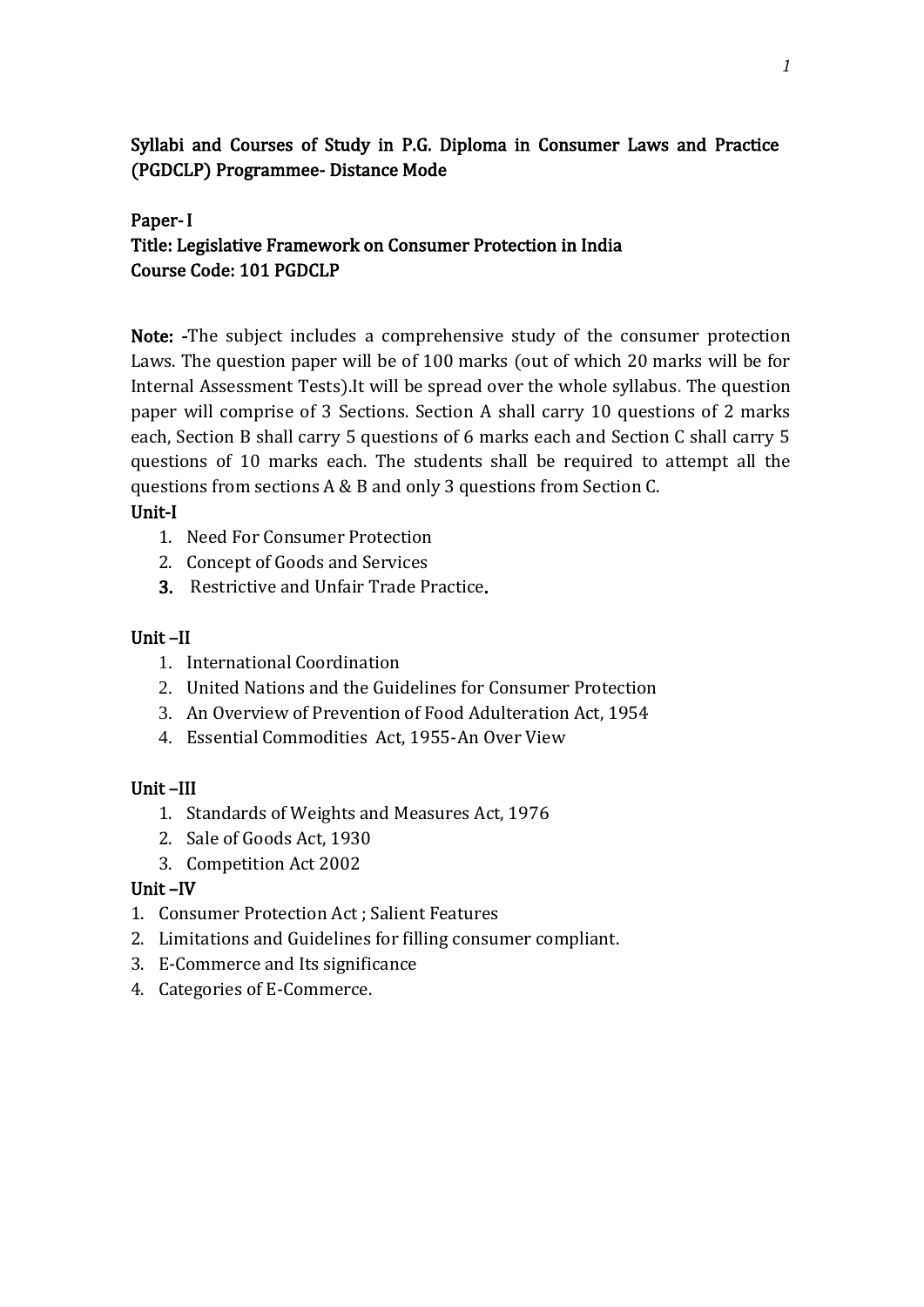# Paper-II Title: Consumer Rights and Limitations In Grievance Redressal Mechanism Course Code: 102 PGDCLP

Note: -The subject includes a comprehensive study of Consumer Rights and problem associated in realizing these rights.. The question paper will be of 100 marks (out of which 20 marks will be for Internal Assessment Tests/Assignments) spread over the whole syllabus. The question paper will comprise of 3 Sections. Section A shall carry 10 questions of 2 marks each, Section B shall carry 5 questions of 6 marks each and Section C shall carry 5 questions of 10 marks each. The students shall be required to attempt all the questions from sections A & B and only 3 questions from Section C.

## Unit –I Genesis of Consumer Rights and Kinds

- 1. Right to Safety
- 2. Right to be Informed
- 3. Right to Choose
- 4. Right to fair hearing
- 5. Right to Redress

## Unit –II Consumer Education

- 1. Objects And Purpose of Consumer Education
- 2. Role of State Agencies in Consumer Education
- 3. Role of Consumer Organization in Consumer Education
- 4. Role of Media in Consumer Education

## Unit –III: Limitations in Grievance Redressal Mechanism--I

- 1. Inordinate Delay
- 2. Repeated Adjournments
- 3. Delays in Appointments
- 4. Detailed Legal Procedure.

## Unit –IV: Limitations in Grievance Redressal Mechanism-II

- 5. Introduction to Strict Liability
- 6. Limited Award of Punitive Damages and Costs.
- 7. Problems Arising out of Online & Tele Shopping.
- 8. Enforcement of Decisions.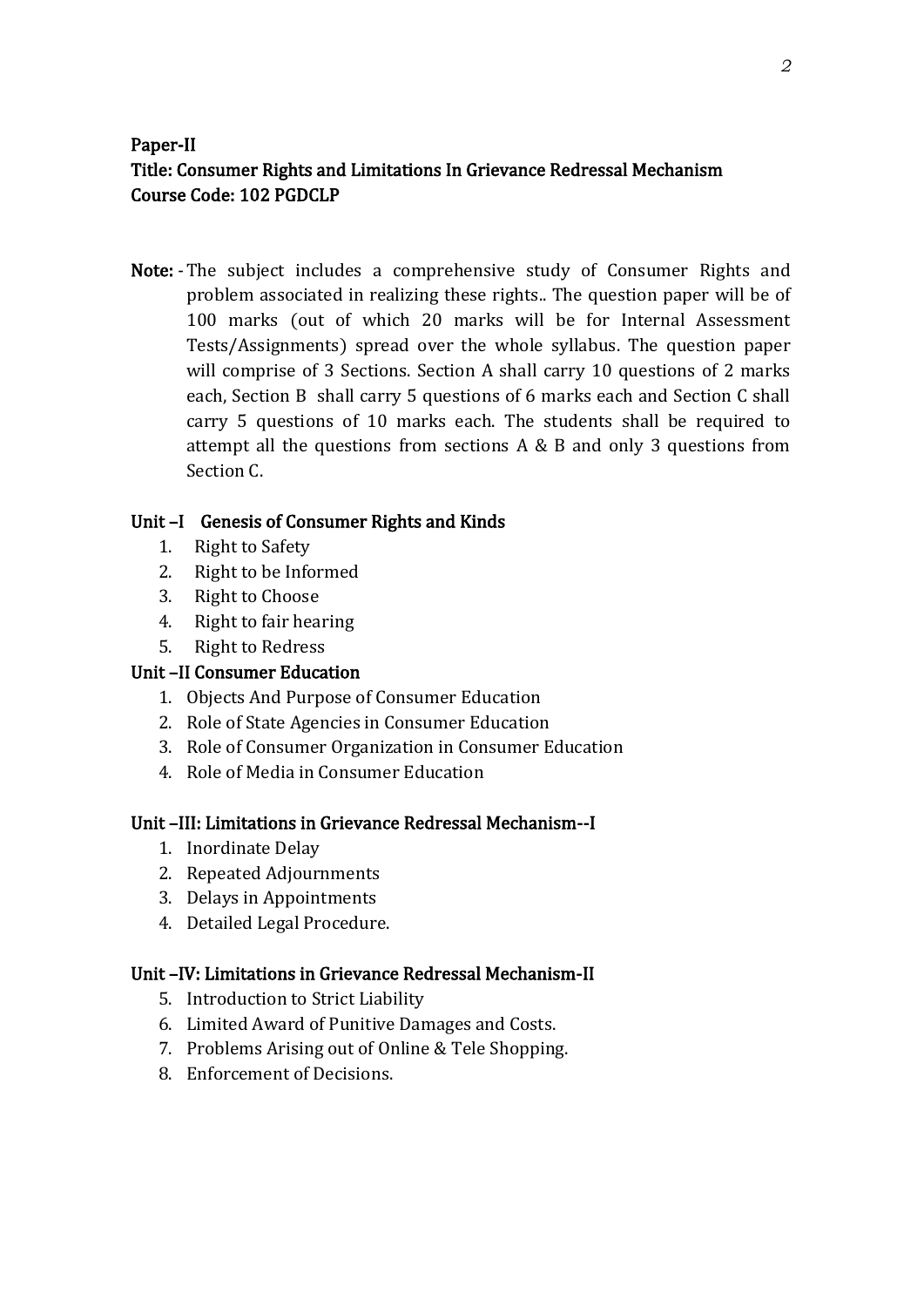# Paper-III Title:-Consumer Services and Liabilities

### Course Code: 103 PGDCLP

Note: - The subject includes a comprehensive study of the liabilities towards consumer and service providers. The question paper will be of 100 marks (out of which 20 marks will be for Internal Assessment Tests).It will be spread over the whole syllabus The question paper will comprise of 3 Sections. Section A shall carry 10 questions of 2 marks each, Section B shall carry 5 questions of 6 marks each and Section C shall carry 5 questions of 10 marks each. The students shall be required to attempt all the questions from sections A & B and only 3 questions from Section C

#### Unit – I:

- 1. Historical Retrospect of Law Relating to Services
- 2. Position under common law
- 3. Position under law of torts
- 4. Indian Scenario

## Unit – II: - Public sector-I

- 1. Services
- 2. Electricity Service
- 3. Insurance
- 4. Banking

## Unit – III: -Public sector-II

- 1. Transport
- 2. Road
- 3. Railways
- 4. Airlines

#### Unit – IV: -Private sector services

- 1. Housing Service
- 2. Financial Service
- 3. Education as a service
- 4. Courier as a service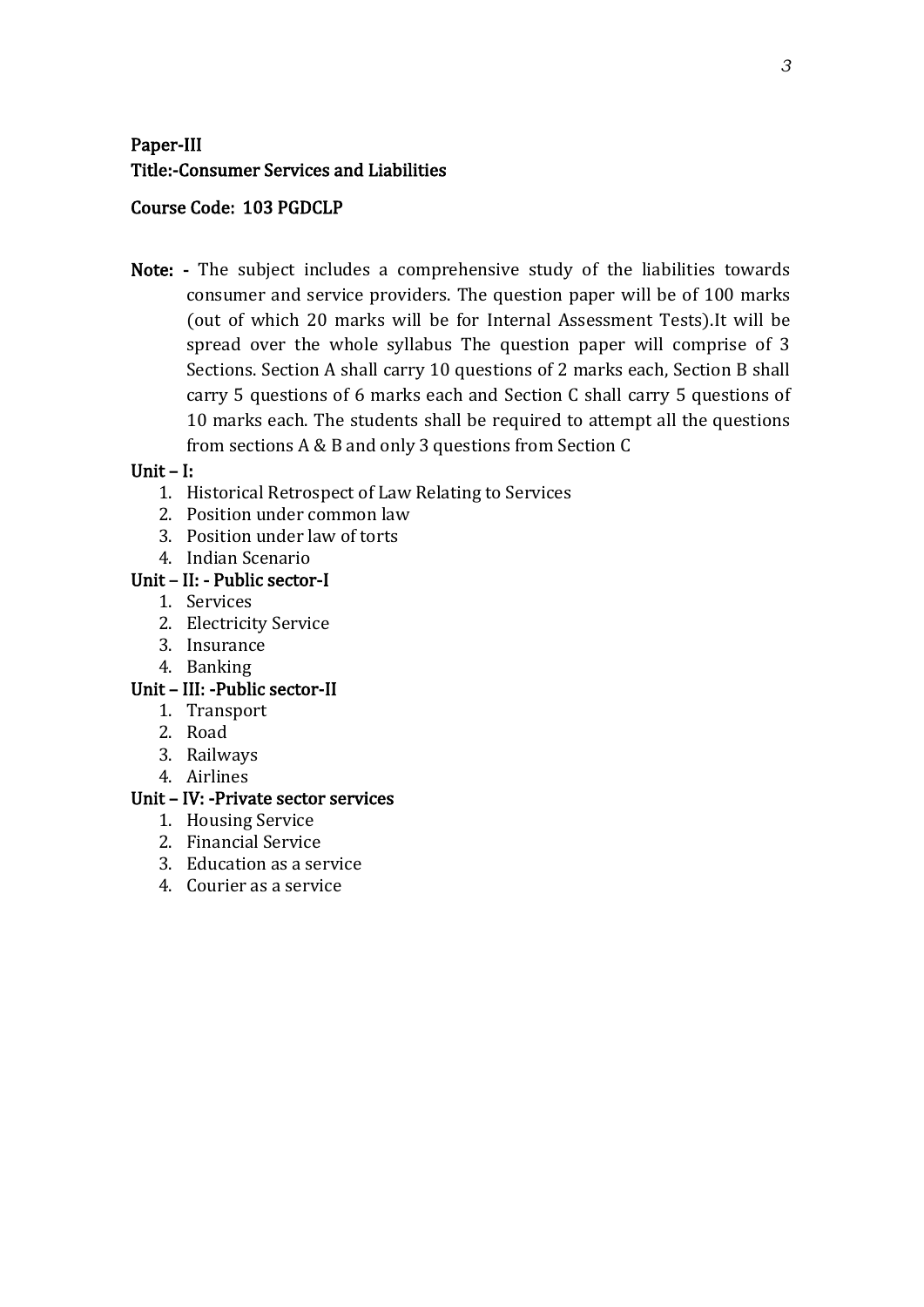# Paper- IV Title: Consumer Dispute Redressal Agencies and Councils Course Code: 104 PGDCLP

Note: - The subject includes a comprehensive study of Dispute Redressal agencies and a brief overview of councils. The question paper will be of 100 marks (out of which 20 marks will be for Internal Assessment Tests).It will be spread over the whole syllabus. The question paper will comprise of 3 Sections. Section A shall carry 10 questions of 2 marks each, Section B shall carry 5 questions of 6 marks each and Section C shall carry 5 questions of 10 marks each. The students shall be required to attempt all the questions from sections A & B and only 3 questions from Section C

### Unit – I District Forum

- 1. Constitution of district forum
- 2. Jurisdiction of district forum
- 3. Powers of district forum
- 4. Implementation of orders of district forum

### Unit – II State Commission

- 1. Constitution of state commission
- 2. Jurisdiction of state commission
	- a. Original
	- b. pecuniary
	- c. Territorial
	- d. Appellate and Revisional
- 3. Powers of state commission
- 4. Implementation of orders of state commission

## Unit – III National Commission

- 1. Constitution of National commission
- 2. Jurisdiction of National commission
	- a. Original
	- b. pecuniary
	- c. Territorial
	- d.Appellate
	- e. Revisional
	- f. Administrative
- 3. Powers of National commission
- 4. Implementation of orders of National commission

## Unit – IV Consumer Protection Council

- 1. Central Consumer Protection council.
- 2. Composition
- 3. Procedure.
- 4. Objectives of Centre Consumer Protection Council.
- 5. State Consumer Protection Council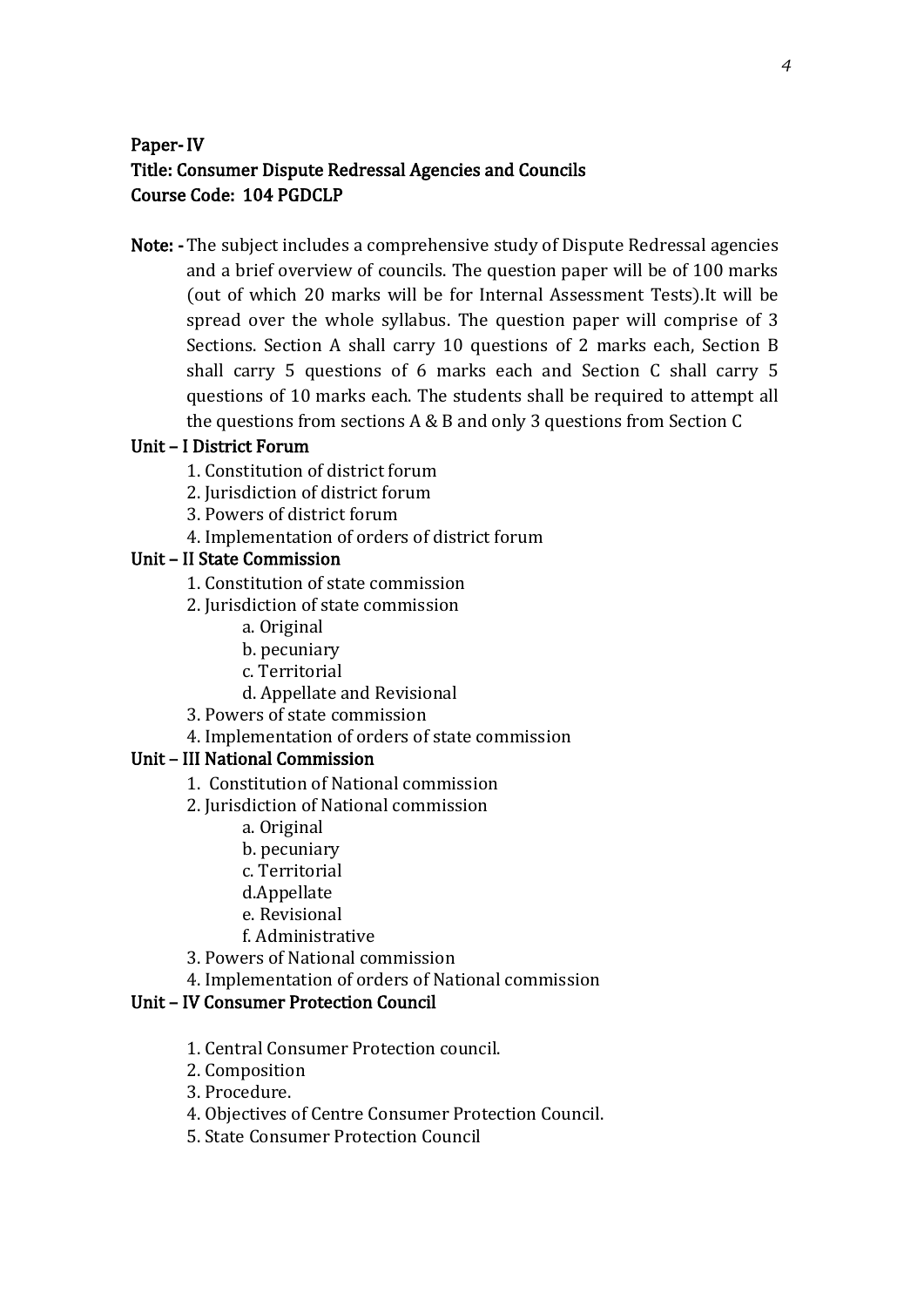#### Paper- V Project work Course Code: 105 PGDCLP

The students shall be required to do the project work as assigned to them. The project shall be divided into 3- components which are as:

- 1. Project Report
- 2. Project Presentation
- 3. Viva.

The title of the project of the project shall be chosen from prescribed syllabus of contemporary nature .The concerned coordinators can assign any topic of contemporary relevance which they deem fit. The Nature of the project may be either doctrinal or non-doctrinal depending on the nature of the topic assigned for the project work.

#### OR

#### Paper VI

## Course Code: 106 PGDCLP

Four Assignments each of 25 marks shall be assigned to the learners from the prescribed syllabus. The assignments shall be evaluated by the coordinators.

### BASIC READINGS

#### Suggested Text Book

- 1. Law on Consumer Services Dr. Farook Ahmad Mir, Mushtaq Ah. Dar, , Valley Book Publishers.
- 2. Eradi, *Consumer protection jurisprudence*, (Butterworths, 2005)
- 3. Sumul. J. Power Consumerism caveat vendor, , 38 Ins. Counsel J. 221, 1971(CD).
- 4. Donald B. King In search for consumer justice,, 23 J. Legal Educ. 151, 1970 –71 (CD).
- 5. J.K. Yadav Law regarding sale of defective goods a journey from caveat emptor to caveat venditor,
- 6. K. Srinivasan A new era in consumerism, , The Hindu, Oct. 31, 1999 (CD). Rao, BusinessLine, Sept 18, 2007 (CD).
- 7. T.N. Pandey,Consumer Protection Act, 1986: object and purpose of the Act and need toavoid references of consumers' complaints to civil courts, (2004)2 Comp LJ 107.
- 8. Rajender Chaudhry Consumer Protection Act the road map ahead, , PressInformation Bureau, Govt. of India, 2006 (CD)
- 9. Nations Guidelines for Consumer Protection. (as expanded in 1999) (CD) 10. Consumer Protection Act and the Supreme Court, Published by CUTS, 2007(CD).

#### OTHER READING MATERIALS BOOKS

1. Law of Consumer Protection in India, D.N. Saraf, N.M. Tripathi (1990).